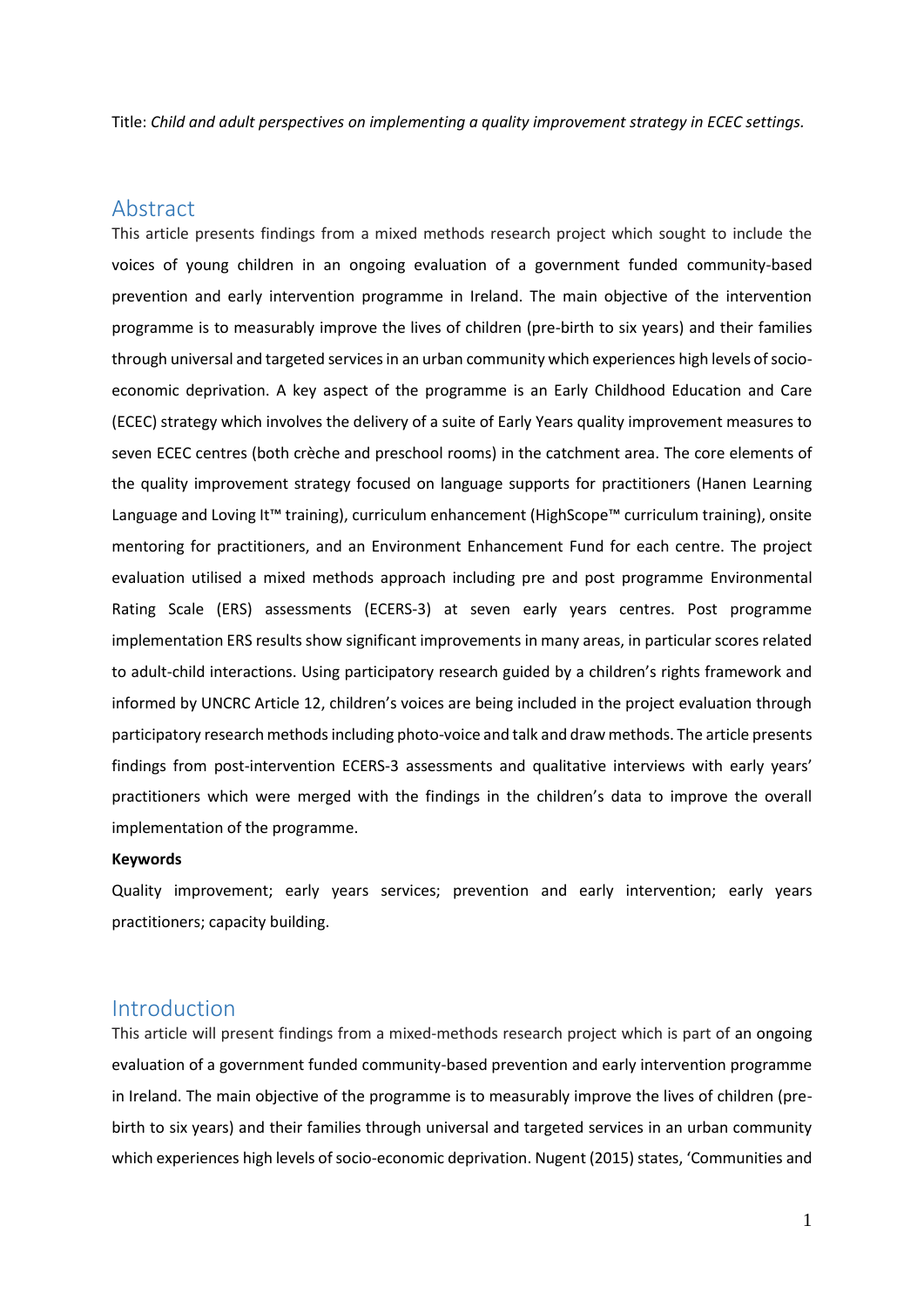nations that value families and create environments where children are supported to achieve their full potential, perform better across a range of health and social indicators'. This programme has sought to deliver evidence-based programmes and activities set firmly in the context of existing early childhood services, enhancing the service provision of local practitioners, sustainably meeting locally identified needs and delivering services within an inter-disciplinary framework (Buckley & Curtin, 2018, p.21). Research into prevention and early intervention programmes highlight how such initiatives can break the intergenerational cycle of poverty and disadvantage that can have life-long positive effects on outcomes for children and young people' (Prevention and Early Intervention Network (PEIN), 2019, p.3; Camilli et al. 2010). Such programmes are most effective when they are implemented with fidelity and are adapted to meet the local needs of communities. Capacity building, integration and quality improvement have been identified as three interconnected approaches which are essential to drive any successful local intervention (Hutchings and Gardner, 2012). High-quality care and education, particularly for children aged 0 to 6 years, has been found to significantly influence development and learning later in childhood (OECD, 2011; HighScope Educational Research Foundation, 2019). Recent findings also show the importance of early years practitioner training plans within the voluntary and non-profit sectors which have been found to impact positively on service quality (Melhuish & Gardiner, 2019). The main focus of the quality improvement strategy in this study was on process quality (Slot et al., 2015) with a particular focus on curriculum improvements and the quality of children's experiences and relationships in the settings. This article will explore how the findings from post-intervention ERS assessments and qualitative interviews with early years' practitioners can be merged with findings in the children's data to improve the overall implementation of a community-based prevention and early intervention programme. This paper will outline the development of the ECEC quality improvement strategy, the research methodologies employed, the results and the merging of child and adult data, and a discussion of the findings and the value of including child-centred participatory research when evaluating intervention programmes to shape practice and to ensure that children remain at the centre of such programmes.

### **Developing the ECEC quality improvement strategy**

A key element of the prevention and early intervention programme is an Early Childhood Education and Care (ECEC) strategy which involves the delivery of a suite of early years quality improvement measures to all ECEC centres (both crèche and preschool rooms) in the catchment area. Between 2015 and 2018, a programme to support quality improvement in early years settings in the community was developed and implemented in seven ECEC settings. These settings were diverse in their pedagogical approach and context, and included a Montessori centre, a primary school Early Start centre, a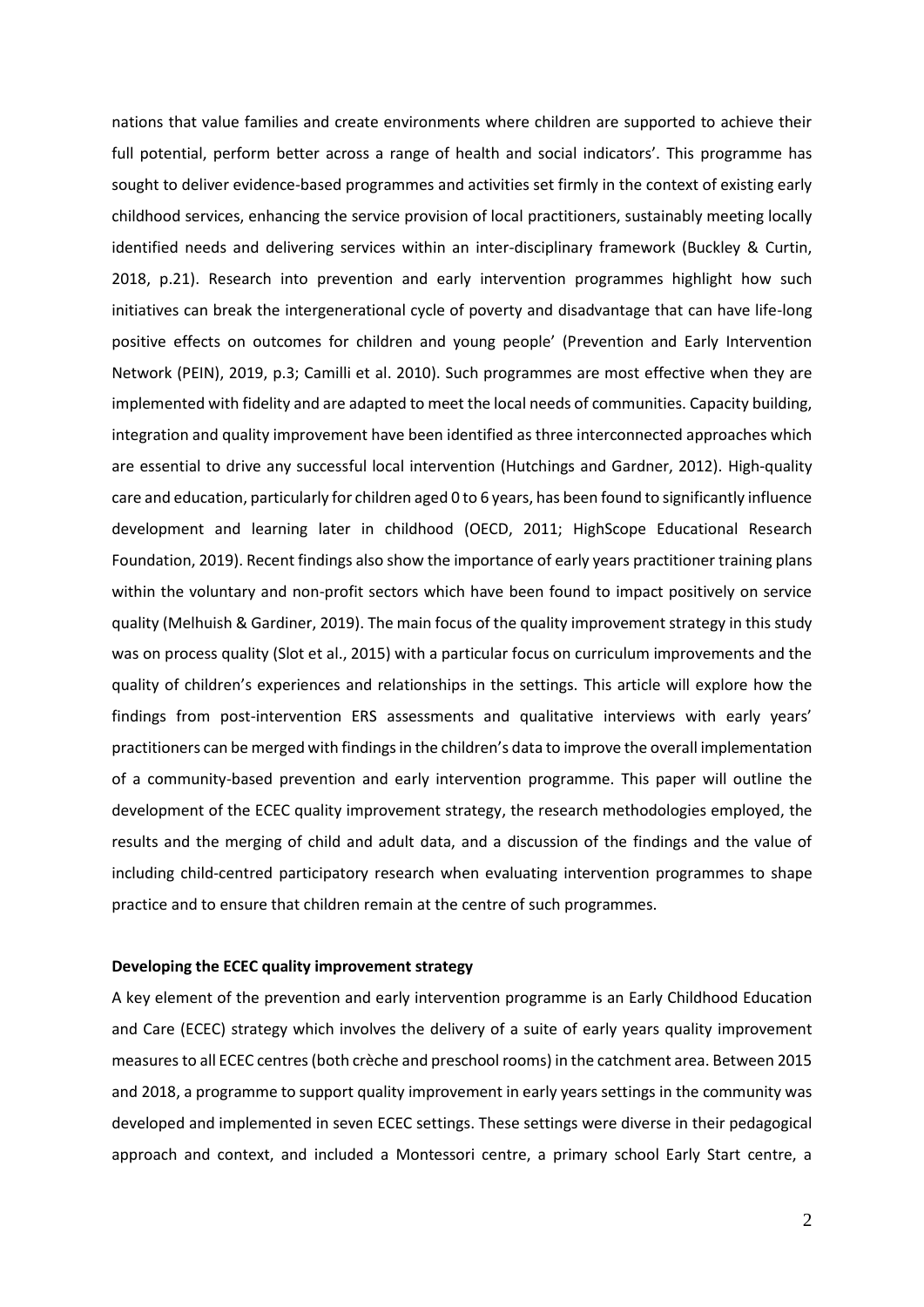targeted early intervention centre, and a community preschool using a play-based approach. The strategy was guided by an Early Years Co-ordinators Group and aligned to the national early years curriculum and quality frameworks of *Aistear (2015)* and *Síolta*.

The core elements of the strategy are focused on language supports (Hanen Learning Language and Loving It™ training for practitioners), curriculum enhancement (High/Scope curriculum training), onsite mentoring for practitioners provided by the ECEC Specialist Mentor and an environment enhancement fund for individual centres. Implementation of the suite of ECEC quality improvement measures was coordinated by members of an inter-disciplinary team which included an ECEC Strategy Co-ordinator, an ECEC Specialist Mentor, and a HighScope facilitator. Speech and Language Therapists also called 'Oral Language Officers' were responsible for delivery of the Hanen Language Programme to ECEC practitioners (Weitzman, Girolametto, & Greenberg; 2006). The implementation was overseen by a local ECEC Strategy Coordinator, was also the manager of one of the local settings and this contributed significantly to successful implementation of the initiative. The ECEC Specialist Mentor was an independent ECEC Policy and Education Specialist who was contracted to provide onsite mentoring and coaching to ECEC practitioners which will be further discussed. There were also some supports of structural quality including a grant for each setting for environment enhancement. The implementation of a Mentoring Programme involved weekly site visits by the ECEC Specialist Mentorspecialist onsite mentor in which the implementation of curriculum content and the suggested environmental changes and teaching strategies were overseen and supported (Buckley, Martin and Curtin, 2020).

### **Rationale**

Among recommendations stemming from the process evaluation was the need for outcome and impact studies in order to document and realise the full potential of the intervention programme, as well as the need to capture the perspectives of the youngest in the community (Buckley & Curtin, 2018, p.190). How to measure this impact and where the space for children's voices existed was considered. A collaborative participatory research project sought to include the voices of young children involved with the early years' quality improvement initiative. The inclusion of practitioner and child voices in the evaluation design allows for triangulation of results and multiple voices and perspectives to be included in the programme evaluation. One common challenge of evaluating a quality improvement programme is the tendency to focus on quantitative outcomes. This article will explore how the findings from post-intervention ERS assessments and qualitative interviews with early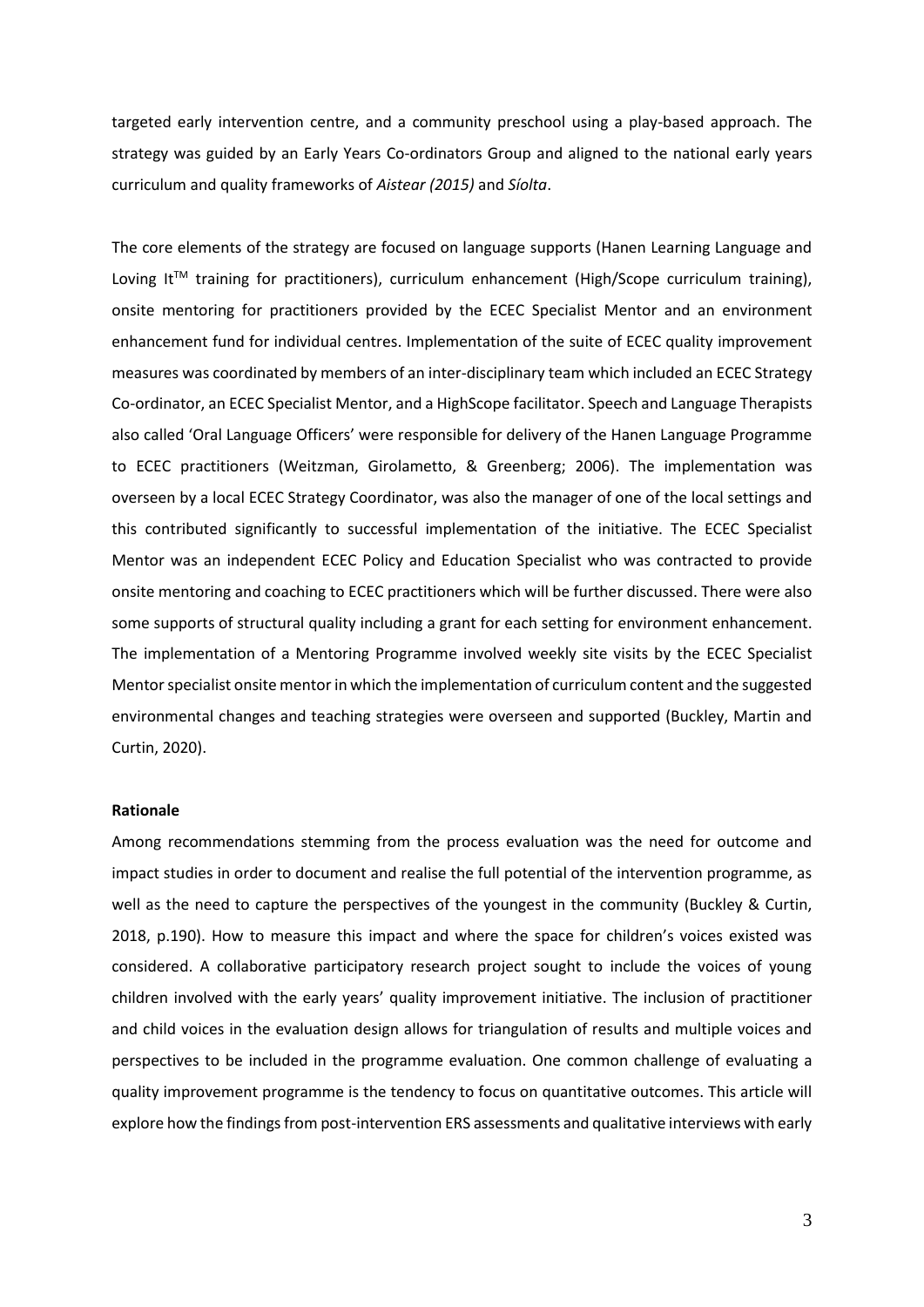years' practitioners can be merged with the findings in the children's data to improve the overall implementation of the programme.

## Methodology

Supported by an integrated research and evaluation process, a process evaluation of the intervention programme was conducted three years after implementation to ensure transparency and accountability, and to share learnings about how a community-based programme can be a mechanism to translate evidence and science into prevention and early intervention practice (Buckley & Curtin, 2018, p.10). A mixed methods approach was adopted to evaluate the early years quality improvement strategy.

## Data collection

### **Quantitative data**

Quantitative research comprised of analysing pre and post improvements using Environmental Rating Scales (ERS) assessments at seven early years centres. Qualitative research included the collection and analysis of early years' practitioners perspectives and experiences of the processes of the quality improvement strategy. ERS assessments have been used extensively in to measure quality in ECEC settings internationally and the measures have high levels of inter-rater reliability (Melhuish & Gardiner, 2019). For example, is has been used to measure process quality in ECEC settings in the largescale Study of Early Education and Development (SEED) longitudinal study in the UK study (Melhuish, and Gardiner, 2019).

In January 2015, prior to the roll out of the quality improvement strategy, independent evaluators, A+ Education, were contracted to conduct baseline ERS assessments in the seven early years centres in order to quantitatively measure the quality of early years settings and service provision prior to the implementation of the suite of quality improvement measures. The Early Childhood Environment Rating Scale – Revised (ECERS-3) was designed to evaluate quality of provision for children aged 2½ to 5 years in centre-based settings and measures quality in a broad sense and examine seven broad dimensions of quality: space and furnishings, personal care routines, language and literacy, learning activities, interaction, programme structure and finally an overall quality rating.

### **Qualitative data**

Alongside ECERS-3 quantitative data, assessors provided qualitative descriptions of the quantitative findings. Additional qualitative data collection took place post-intervention including small groups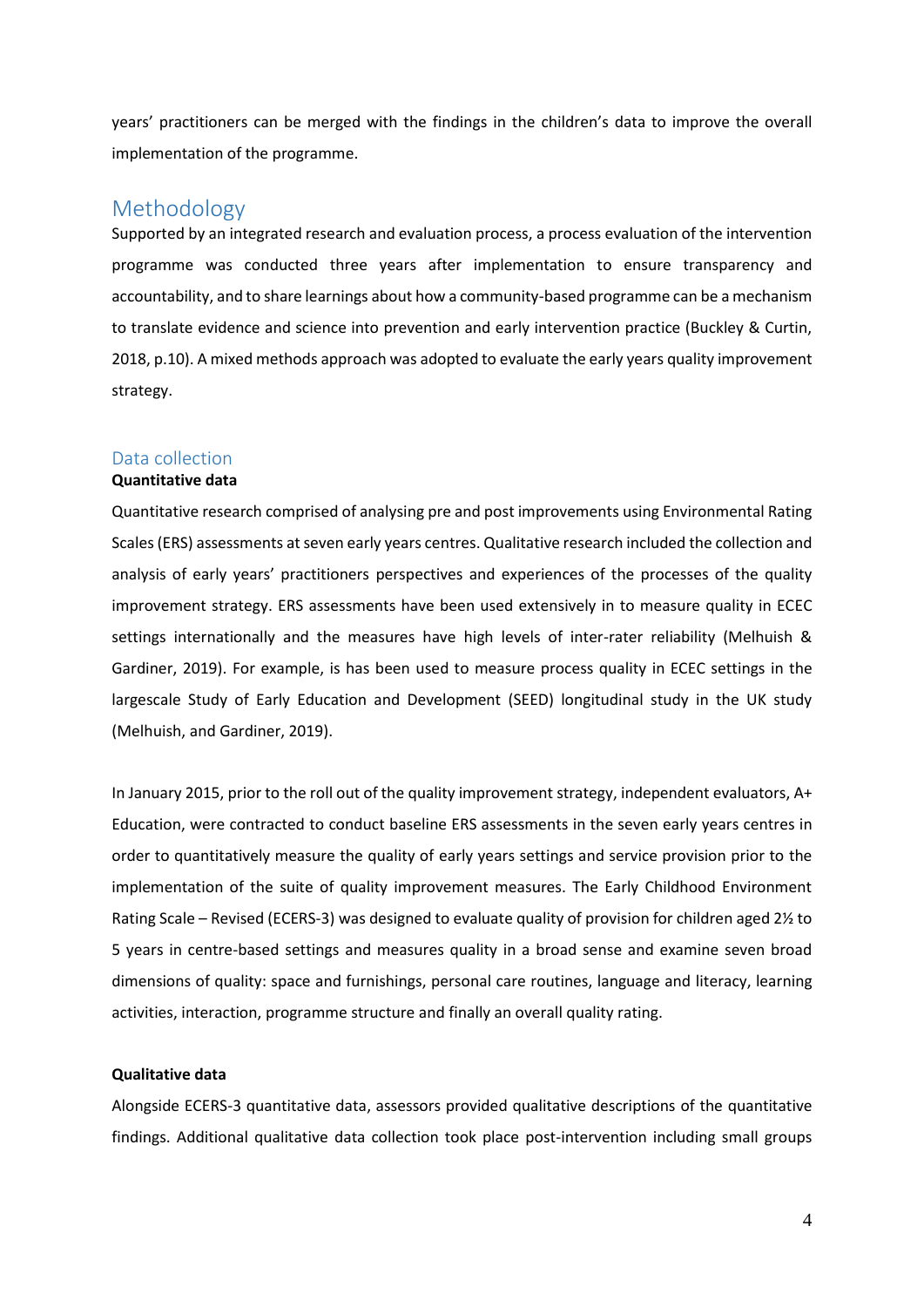interviews conducted with Early Years practitioners (n=9), a focus group conducted with Early Years Managers (n=5), and a one-to-one interview with the onsite Early Years Specialist Mentor.

# Data analysis

### **Quantitative data**

Post ECERS-3 assessment scores were analysed and compared by A+ Education independent assessors. The assessor assigned a descriptive value on a scale of 1 to 7 (1=inadequate and 7=excellent) to describe the quality of specific items within the early childhood environment for each of the seven subscales within the ECERS-3 tool. MS Excel was used to generate descriptive charts to illustrate results.

### **Qualitative data**

Guided by the Framework for Programme Evaluation in Public Health (CDC, 2013), qualitative data was subject to thematic analysis guided by The Framework Method (Richie & Lewis, 2003) which provided a systematic and flexible guide to conducting data analysis which focussed on commonalities, differences and relationships between the data (Buckley & Curtin, 2018, p.36). NVivo 12.0 was used to collate qualitative data for thematic analysis. Data were categorised, coded and expanded into themes. Reflexive dialogue ensured codes and themes were driven directly from the data set of the lived experiences of the Early Years practitioners, managers and ECEC Specialist Mentor. Sub and overarching themes were repeatedly refined through the analysis of patterns across the data set and direct quotes were used to groups and illustrate themes. Early Years practitioner data appear in the results section as italicised quotations and qualitative ECERS descriptions appear in the results as non-italicised quotations.

### **Children's data**

In 2018, child-centred research was conducted with children at one of the seven centres. Using participatory research guided by a children's rights framework and informed by UNCRC Article 12, children's voices are being included in the project evaluation through participatory research methods including photo-voice and talk and draw methods. For the research with children, the study used visual, story and picture-based materials and prompts to introduce the study to children in their preschool settings (Clark and Moss, 2011; Einarsdottir, 2014). Children were offered the opportunity to share their views with the researcher through a variety of participatory rights-based approaches including drawing, photography, and conversations (Dockett et al., 2012). Photovoice methodologies were used which involved the children being supported to take their own photos within their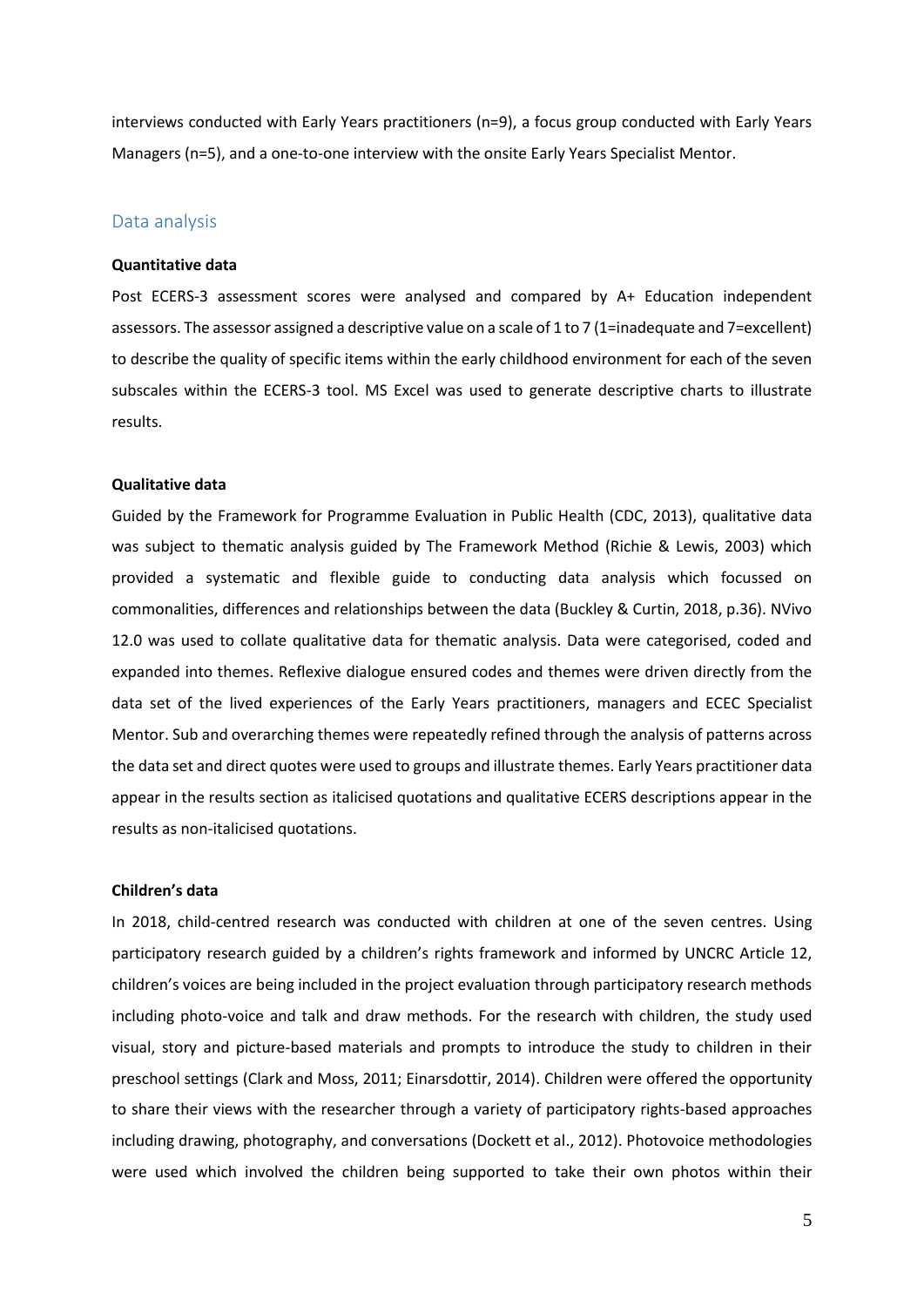preschool setting and these photos were used as a motivation and basis for conversations with the researcher (O'Connell, 2011; Woodgate et al, 2017) (see Martin & Buckley, 2018 for full discussion of these methods). Alaca et al. (2017) found that Photovoice methodology is a very effective research tool with children aged three to five years in preschool settings as it supports and encourages their expression. Photovoice methods allow children to exercise power during data gathering as they choose and take the photographs themselves and the subsequent interviews and conversations with children will revolve around the images which they have photographed allowing them to direct the interview process (Martin and Buckley, 2018).

### Ethical considerations

Child-centred research methodology was guided by the DCYA *National Guidance for Developing Ethical Research Projects Involving Children* (DCYA, 2012) and ethical approval was granted by the Social Research Ethics Committee in University College Cork. One of the key ethical issues arising through this research was ensuring that specific people, settings and families are not identified and that any sensitive issues arising, perhaps relating to individual children and family circumstances, are anonymised. A strict policy of confidentiality and anonymity was adhered to throughout the research process. The research adhered to child protection guidelines already in operation in the preschool settings. Parental consent for their child's participation in the study was sought and all issues related to the study were explained to parents both through the study information sheet and verbally by the preschool practitioners in the Centre. Informed consent was sought from the children through two steps: informing and consenting. To inform the children about the study the researcher developed a picture book about the research project, and which introduced the researcher and explained the purpose of the study in a visual and child friendly way following a 'non-narrative-fiction' approach identified by Mayne et al. (2016). The storybook was developed in conjunction with the preschool practitioners to make sure it is appropriate to the children's age and cultural understanding. Once the informing step was complete consent was sought from the children verbally and children could also answer yes or no or give a thumbs up and thumbs down sign. The children's ongoing assent was monitored by the researchers and by the preschool practitioners who were very familiar with the children and work with them on a daily basis. For the adult-centred research, fully informed consent was obtained prior to all interviews and focus groups. All participants were provided with an information sheet which included details about the study and the researcher's contact details.

### Study limitations

The study has a number of limitations and challenges. Family voice is not included in the programme evaluation reported in this article and this is currently being addressed in the on-going evaluation.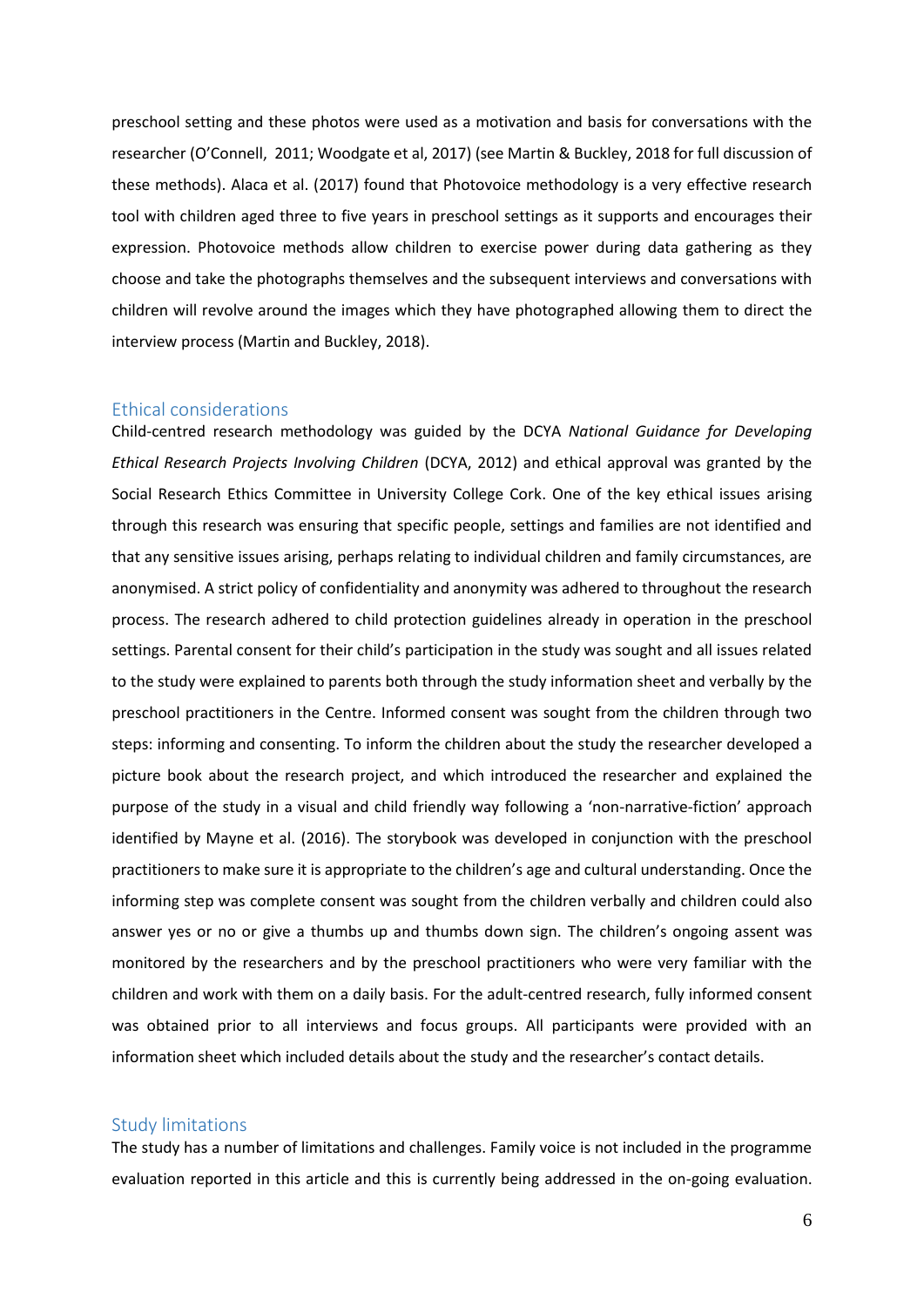Some aspects of Structural Quality including practitioner qualifications and child-adult ratios was not collected at the time of the study partly to protect the anonymity of the settings within the community; this obviously has some implications for comparisons between settings in relation to the study outcomes. A further limitation of the research is that the participatory research with children was only conducted in one the ECEC settings in the programme and it is important to replicate the opportunities for child-participatory research in each of the seven participating centres and embed it into on-going programme evaluation.

## Results

The article will explore how the findings from post-intervention ECERS-3 assessments and qualitative interviews with Early Years practitioners can be merged with the findings in the children's data to improve the overall implementation of the intervention programme. Both quantitative and qualitative findings indicate that the quality within the seven early years centres improved significantly following the implementation of quality improvement measures. Areas within pre-school rooms that experienced most notable improvements included programme structure, language, literacy and interaction. Post programme implementation ECERS-3 data have shown significant improvements in many areas, in particular scores related to adult-child interactions. Notably, a number of key themes and commonalities emerged between post-intervention adult-level qualitative data and the findings from the participatory research with children.

### **Quantitative Findings: ECERS-3 Results**

Results from ECERS-R assessments are presented in Figure 1 and demonstrate that at baseline (preintervention) the overall quality of the pre-school rooms across the seven sites was rated to be an average of 3.5 out of 7 on the ECERS-3 scale, a 'sub-optimal' score on the ERS ratings scale. On average, the seven sites rated below a score of four out of 7, indicating that there was opportunity for improvement in general across all areas of childcare in each of the seven ECEC centres. Follow-up (post-intervention) ECERS-3 scores revealed significant improvements for 'programme structure' (+2.3) and 'personal care routines' (+1.8). Pre-ECERS-3 (pre-school) assessments recorded an average score of 3.5. Post-ECERS-3 assessment recorded an average score of 6.0, thus pre-school rooms across seven ECEC centres experienced an overall improvement of 2.5 in childcare quality.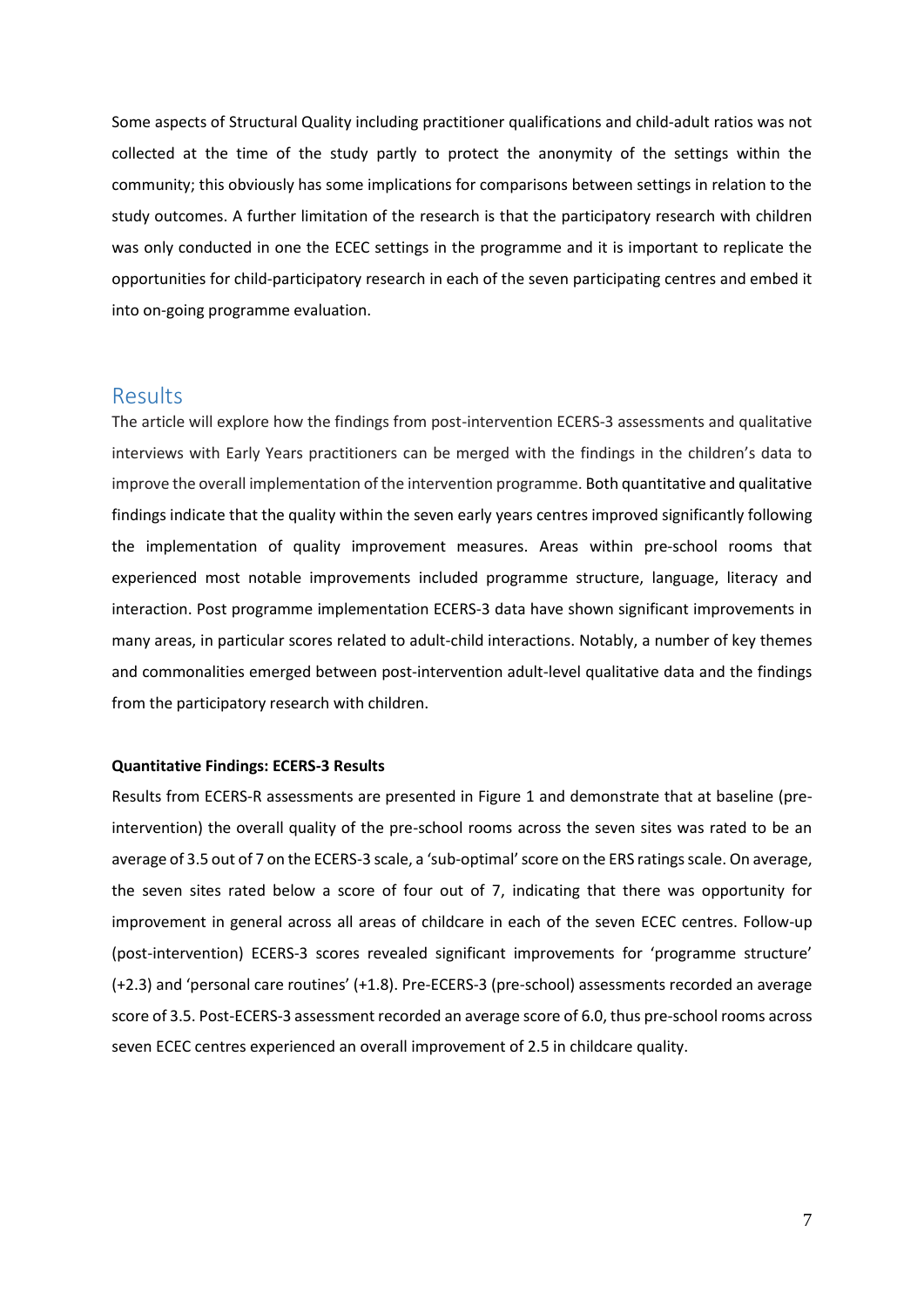

## Figure 1: Overall Pre and Post ECERS-3 Results by Sub-scale

Table 1 provides a detailed breakdown of Early Years centre's pre and post ECERS-3 results by subscale. 'Programme Structure' experienced the greatest impact across six ECEC centres, three centres in particular recording significant results: centre A increased from a pre ECERS-3 score of 1.0 to a post score of 5.4 (+4.4); centre C increased from a pre-ECERS-3 score of 2.4 to a post score of 5.7 (+3.3); and centre D increased from a pre-ECERS-3 score of 1.6 to a post score of 5.7 (+4.1).

| <b>Overall ECERS-3 (Pre-school) Results</b> |                 |      |                 |      |                 |      |                 |      |                 |      |                 |      |
|---------------------------------------------|-----------------|------|-----------------|------|-----------------|------|-----------------|------|-----------------|------|-----------------|------|
|                                             | <b>Centre A</b> |      | <b>Centre B</b> |      | <b>Centre C</b> |      | <b>Centre D</b> |      | <b>Centre E</b> |      | <b>Centre F</b> |      |
| Sub-scale                                   | Pre             | Post | Pre             | Post | Pre             | Post | Pre             | Post | Pre             | Post | Pre             | Post |
| Space and                                   | 3.6             | 5.0  | 3.5             | 4.6  | 2.0             | 3.9  | 3.3             | 5.2  | 4.0             | 5.5  | 3.8             | 5.2  |
| <b>Furnishings</b>                          |                 |      |                 |      |                 |      |                 |      |                 |      |                 |      |
| Personal                                    |                 |      |                 |      |                 |      |                 |      |                 |      |                 |      |
| Care                                        | 3.3             | 5.8  | 4.3             | 5.5  | 4.0             | 4.3  | 2.7             | 5.7  | 4.5             | 5.5  | 3.5             | 6.0  |
| <b>Routines</b>                             |                 |      |                 |      |                 |      |                 |      |                 |      |                 |      |
| Language                                    |                 |      |                 |      |                 |      |                 |      |                 |      |                 |      |
| and                                         | 2.6             | 4.4  | 5.4             | 5.8  | 2.6             | 5.2  | 3.3             | 4.9  | 4.2             | 5.4  | 4.4             | 5.8  |
| Literacy                                    |                 |      |                 |      |                 |      |                 |      |                 |      |                 |      |
| <b>Learning</b>                             | 2.1             | 4.4  | 1.8             | 3.3  | 2.3             | 2.5  | 2.2             | 3.9  | 2.6             | 4.2  | 3.4             | 5.1  |
| <b>Activities</b>                           |                 |      |                 |      |                 |      |                 |      |                 |      |                 |      |
| <b>Interaction</b>                          | 3.0             | 4.6  | 5.4             | 6.6  | 3.2             | 6.6  | 3.1             | 5.3  | 5.0             | 6.2  | 5.2             | 6.4  |
| Programme                                   | 1.0             | 5.4  | 3.7             | 5.7  | 2.4             | 5.7  | 1.6             | 5.7  | 6.0             | 5.0  | 5.4             | 6.4  |
| <b>Structure</b>                            |                 |      |                 |      |                 |      |                 |      |                 |      |                 |      |

### Table 1: Pre and Post ECERS-3 Results by Sub-scale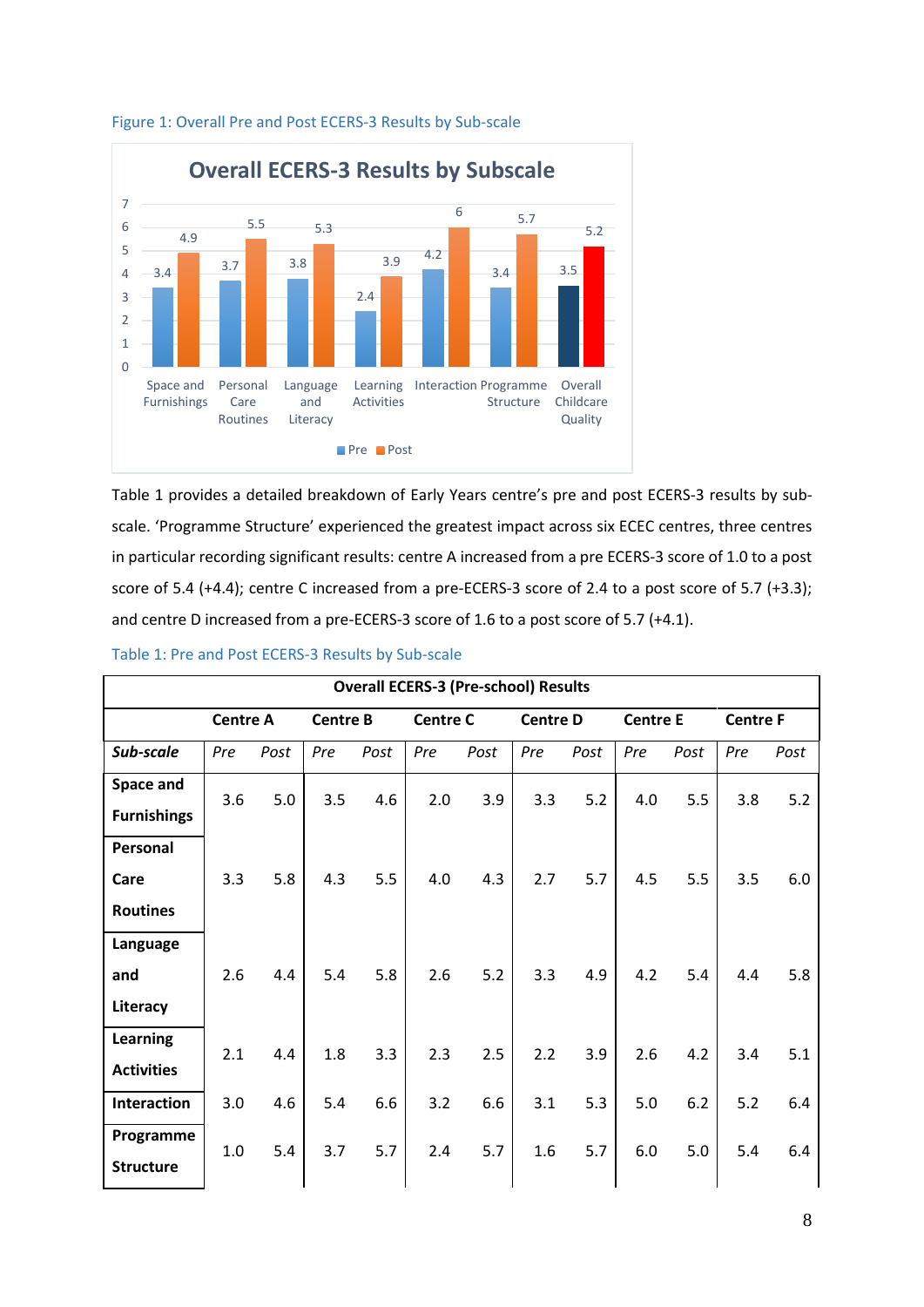| <b>Overall</b>   |  |                   |  |           |  |               |     |     |     |
|------------------|--|-------------------|--|-----------|--|---------------|-----|-----|-----|
| <b>Childcare</b> |  | 2.6 $5.0$ 4.1 5.3 |  | $2.8$ 4.7 |  | $2.8$ 5.2 4.4 | 5.3 | 4.3 | 5.9 |
| <b>Quality</b>   |  |                   |  |           |  |               |     |     |     |

The results indicate overall improvement in childcare quality across the seven ECEC centres following the implementation of the ECEC quality improvement programme. These areas are further analysed in the children's data.

**Main findings from interviews with Early Years Practitioners, Managers and ECEC Specialist Mentor** Interviews with Early Years practitionersidentified a number of key themes and supported the findings of the ECERS-3 assessments. Capacity building through curriculum and language trainings, supported by the specialist ECEC Specialist Mentor, was found to have benefitted practitioner knowledge and service delivery. Early Years practitioners observed direct impacts of this upskilling on children attending the Early Years centres. Practitioners felt empowered and were found to have fostered an increased sense of confidence and stronger sense of being valued. In addition, some felt that had an improved relationship with Early Years centre managers. Managers interviewed also noted that participation had positively impacted on service delivery. They described observed improvements in child behaviour outcomes and noted that the environmental enhancement fund and onsite mentor support were central to effective implementation of the quality improvement programme. In particular, onsite mentoring was identified as being a core factor in improving quality within the settings. The ECEC Specialist Mentor delivered her observations to settings via presentation with photographs and video clips and follow up emails which practitioners identified as being effective, clear and practical.

## Merging the child and adult data

The following section will explore how findings from the post-intervention ECERS-3 and the qualitative interviews with Early Years practitioners can be merged with the findings in the children's data. The section will examine some of the key themes from the children's data in light of the findings from the overall project evaluation (see Buckley & Curtin, 2018, for full report on evaluation).

### **Evidence of positive adult-child interactions in practitioner and child data**

Qualitative descriptions of ECERS-3 quantitative findings show that Early Years practitioners were found to be 'calm, kind, warm, and fully involved' and that 'children were encouraged, accepted, valued and respected'. In the area of *Listening and Talking*, practitioners were found to 'talk very easily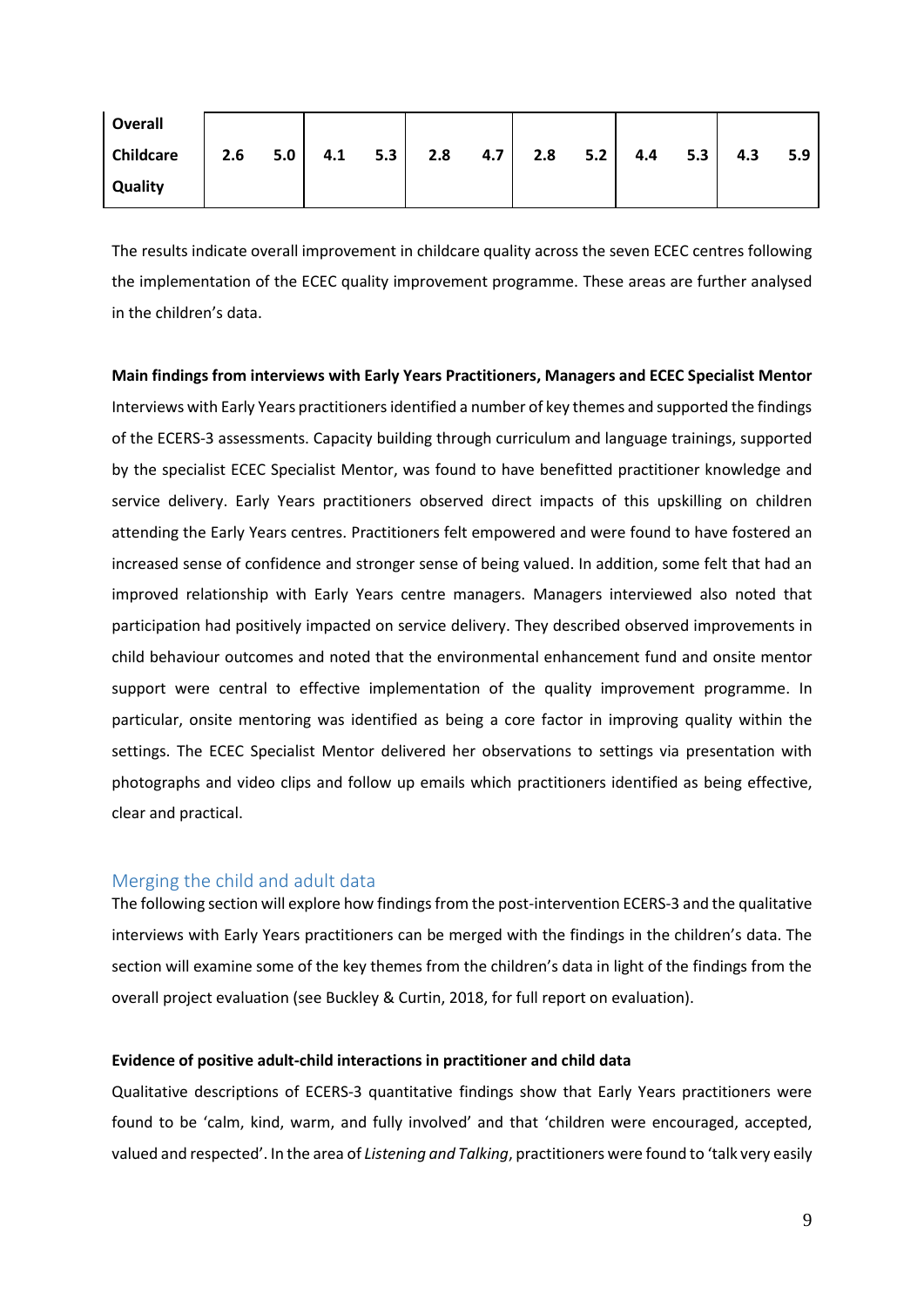to children, both conversationally and as part of learning' and to 'show warmth and respect towards the children and this is reflected in children's positive behaviour'. These findings are reflected in the children's data through an overwhelmingly positive view of early years practitioners observed in children's photography and imagery descriptions. A very positive view of practitioners based in their preschool room was observed on several occasions. Photographs of children with their key worker show the practitioners interacting with the children in a positive, child centred approach such as playing with children on the ground, tabletop activities with staff and children or hugging the children. Strong adult-child relationships are observed in photos where children are smiling, hugging and taking numerous selfies with their key workers.

### **Importance of 'circle-time' and focus on the relational aspects of care**

Children also took photos of the early years practitioners demonstrating positive socio-emotional regulation though the use of the puppets and engaging in circle time activity with them. In the interviews and focus groups, practitioners noted the visible the improvements on child learning, development and behaviour, noting children's increased sense of independence through a more childled approach to learning, *"although sessions are more structured now it is much more child-led, they are so much more independent now. They love making their own plan and choosing what to do"*. Practitioners also frequently referred to children's increased responsibility in cleaning up after themselves and placing objects in their correct places, *"because of all of the labelling we have a new approach to tidying up and the children take more responsibility now"*.

Children took a number of photos of the circle time mat and activities related to socio-emotional regulation and appeared to be comfortable articulating the language and techniques, which the practitionershad been using to support socio-emotional development and conflict resolution in the setting. Early years practitioners noted, *"we learned how to talk to children, how to find out what the problem is and how to deal with it".* Friendship and peer relations was a key theme in children's data, this emphasises the centrality of relations with peers for the children involved. A large number of photographs of the practitioners emerged; many of these showed the staff interacting with the children in a very positive, and child centred way such as playing with children on the ground, tabletop activities with practitioners and children or hugging the children.

#### **Language and literacy**

Improvements in language and literacy were reported in the quantitative data and in the qualitative post ECERS-3 data, for example in the pre-intervention report practitioners were asked to reflect on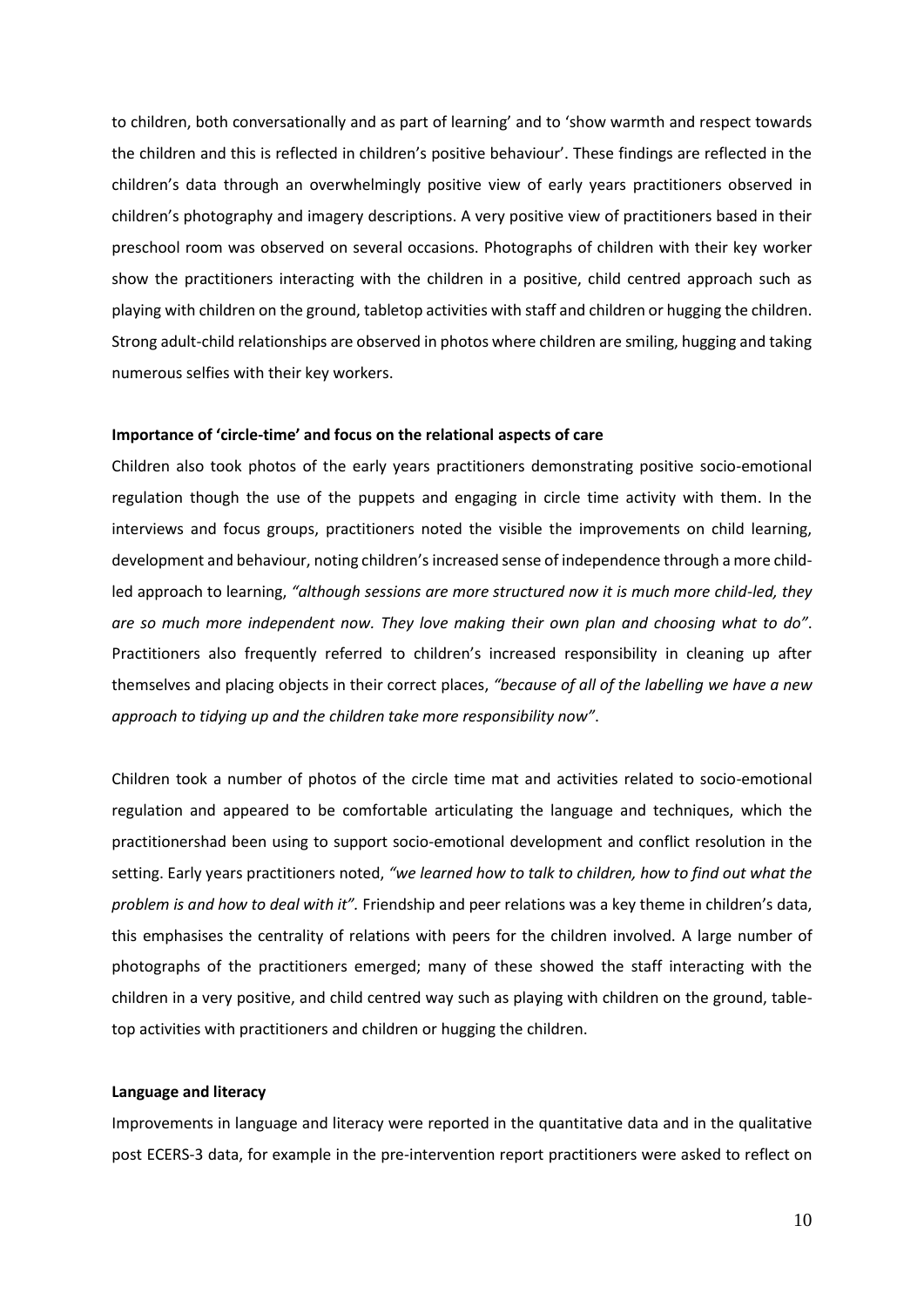'the range of books accessible to children and opportunities for them to access books supported by staff'. Evidence from the children's photographs demonstrated the children were engaged with books within their setting and six of them took photos of books within their setting including story time. The children were enthusiastic describing the books to the researchers and many picked a particular book that they had been focusing on in the setting as one of their favourite photo subjects. Children took photos of practitioners during story time. There is evidence then in the children's data that they that literacy was an important part of their daily experience in the setting which does reflect the findings from the adult-centre data.

### **Evidence of improved programme structure in staff and child data**

In post-intervention evaluation interviews, the EY staff reported improved programme structure and while the children were not explicitly asked about this, there is evidence from the children's data that they were aware of key activities and transition times such as tidying-up and moving from one activity to another. These events appeared in their photos and several children spoke about these transitions in their PhotoVoice interviews indicating they could articulate what was happening during these periods. This reflects the post-intervention ECERS-3 findings that 'transitions and routines are explained visually and verbally by interactive use of the timeline of the session. Children are actively engaged in the use of this'. An increased sense of responsibility and independence in children was observed by early years practitioners post-intervention, *"they are so much more independent now, they love making their own plan and choosing what to do",* and some of the children did discuss their responsibilities such as tidying and the 'child of the day' jobs which they undertook in their conversations with the researchers.

Also in relation to programme structure, post ECERS-3 qualitative descriptions found 'children spent most of their time in free play and there are plenty of materials to use' and this is reflected in the large number of photos that children took of the materials which were freely available to them and the different play spaces where they had plentiful access to materials in their setting. Children frequently took photos of materials they liked playing with such as mask making materials, paint and Lego, and the children's photos demonstrated good provision of materials for fine motor development. The children's data did reflect post-intervention ECERS-3 findings which refer to the 'many interesting materials for children to choose in all rooms'.

#### **Evidence of positive peer interactions**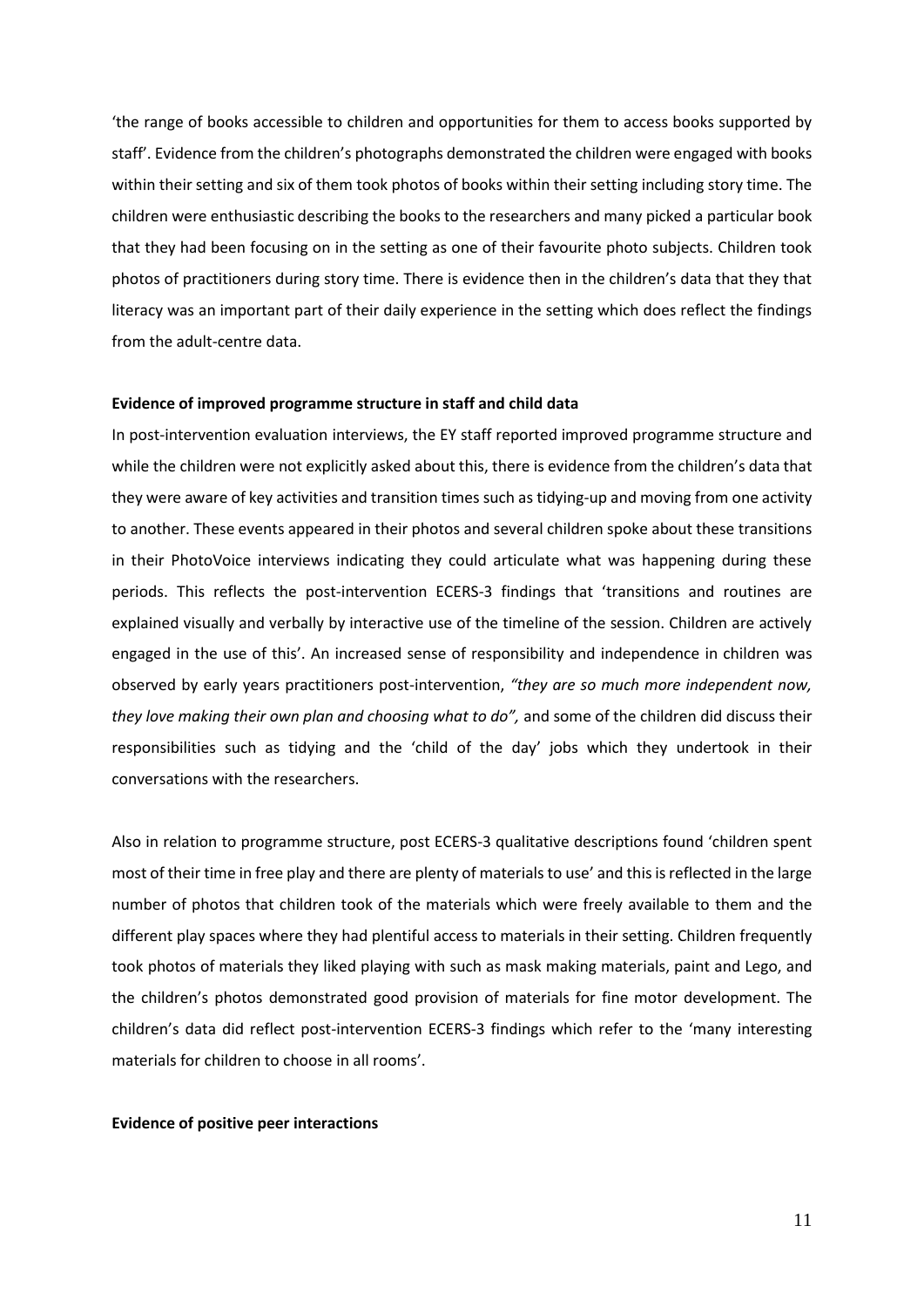In terms of interactions within the early years centres, post intervention ECERS-3 assessments found that 'children's peer interactions are supported and staff encourage them to play together and to be considerate towards others'. This was reflected in the participatory research with the children. The issue of peers and friendship was the most common theme in the children's data and was observed frequently within their photographs. Children were very positive about their relationship with their peers and most identified a close group of friends in the setting which were frequently the subject of their favourite photographs. Among interview responses, one early years practitioner described how the HighScope curriculum had increased conflict resolution and considerate play among the children, "before they would have just hit each other and walked away, now they try to talk about what's bothering them'. This finding appears to be reflected in the PhotoVoice data as a number of children mentioned issues of conflict with their peers in their conversations with the researchers.

### **Access to spaces within the setting**

Children's data presented some interesting findings regarding their perceived access to spaces within the setting and what was perceived as adult or child only spaces. They took photos of the stairs leading to a playhouse on a platform but there were no photos inside of the playhouse. Children may have felt this was on private space which was not subject to an adult gaze as it is a difficult space for adults to physically access and tends to be a children's only space. Children took a small number of photos of the kitchen area and comments on the rules in this space. For example, one child commented that 'a child went in there last week but he wasn't allowed he is too small and she (the Chef) caught him'.

Post-intervention ECERS-3 findings highlight that there was practitioner recognition of the outside area as being an equally important part of classroom, but this was not reflected in the children's PhotoVoice data. While four children picked outdoor play spaces as their favourite places in the Photoelicitation session and there was some discussion of outdoor space in the Talk and Draw session. There was almost no discussion or photos of outdoor space in the PhotoVoice sessions. Children seemed to restrict themselves to taking photos in their classroom and the kitchen and did not use the photos to take photos of the outdoor spaces. The conversations in the Photovoice sessions tended to focus on the concrete objects or areas that the children photographed, and this meant there was very little discussion of outdoor spaces as these were absent from the children's photos.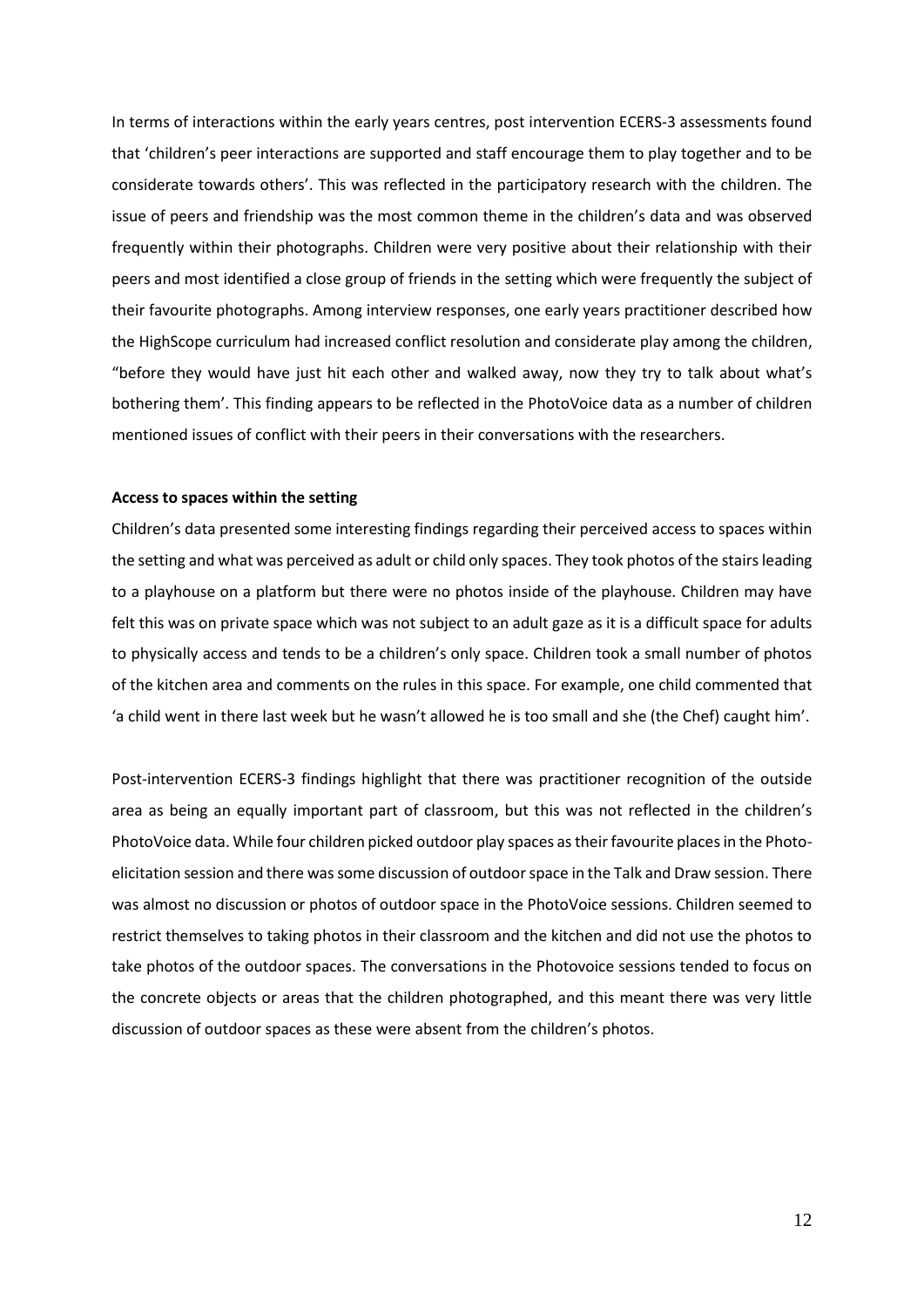## **Discussion**

Overall similar themes emerge in the child and adult data, and in particular there is strong evidence on improvement in peer and child-adult relations across both sets of data as well as improvements in programme structure. Kernan & Singer (2010) describe how children within early years care and education settings seek, in adult caregivers and peers, the emotional bonds and feelings of security that they first established with family members. Friendship and peer relations was a key theme in the child generated data, and this emphasises the centrality of relations with peers for the children involved.

Children's early years are critical for development and a strong, responsive relationship between children and their careers are important in facilitating children's communication development (Brebner, 2015). Findings from the children's data also highlight the very positive views they hold of the practitioners in the early years setting, in particular the very positive views of their key workers. The key workers are featured extensively in the children's photograph's which is particularly positive given the research evidence on the role of a key person in ECEC settings promoting positive attachment and attunement for young children (French, 2019). Triangulation of data in this study provides evidence to indicate that the implementation of a quality improvement strategy within early years centres can encourage responsive child-adult relationships. Highlighting the significance of such relationships, McKelvey et al. (2015) describe how caregiver-child relationships form the proto-type for subsequent relationships throughout the course of a child's lifespan, and the quality of this attachment has significant impact on future physical and health outcomes.

Findings from the adult and child data demonstrate improvements in socio-emotional regulation such as the emphasis on circle time space evident in the children's data. Previous research has pointed to the negative impact of poor quality ECEC on children's socio-emotional regulation. For example, Meluish and Gardner (2019, p.12) noted that children with 'more reactive temperaments are both more likely than other children to exhibit behavioural problems when exposed to low quality ECEC and are also more likely to exhibit good levels of socio-emotional skills when exposed to high quality ECEC'. Supporting children's socio-emotional regulation is an important aim of the overall programme and it is affirmative to see evidence of positive socio-emotional regulation in the findings.

The positive impact of the intervention on language and literacy in the settings is reflected in both adult and child data. The quality improvement strategy had a strong focus on literacy, implementing the Hanen Learning Language and Loving It™ training which views a child's development of language,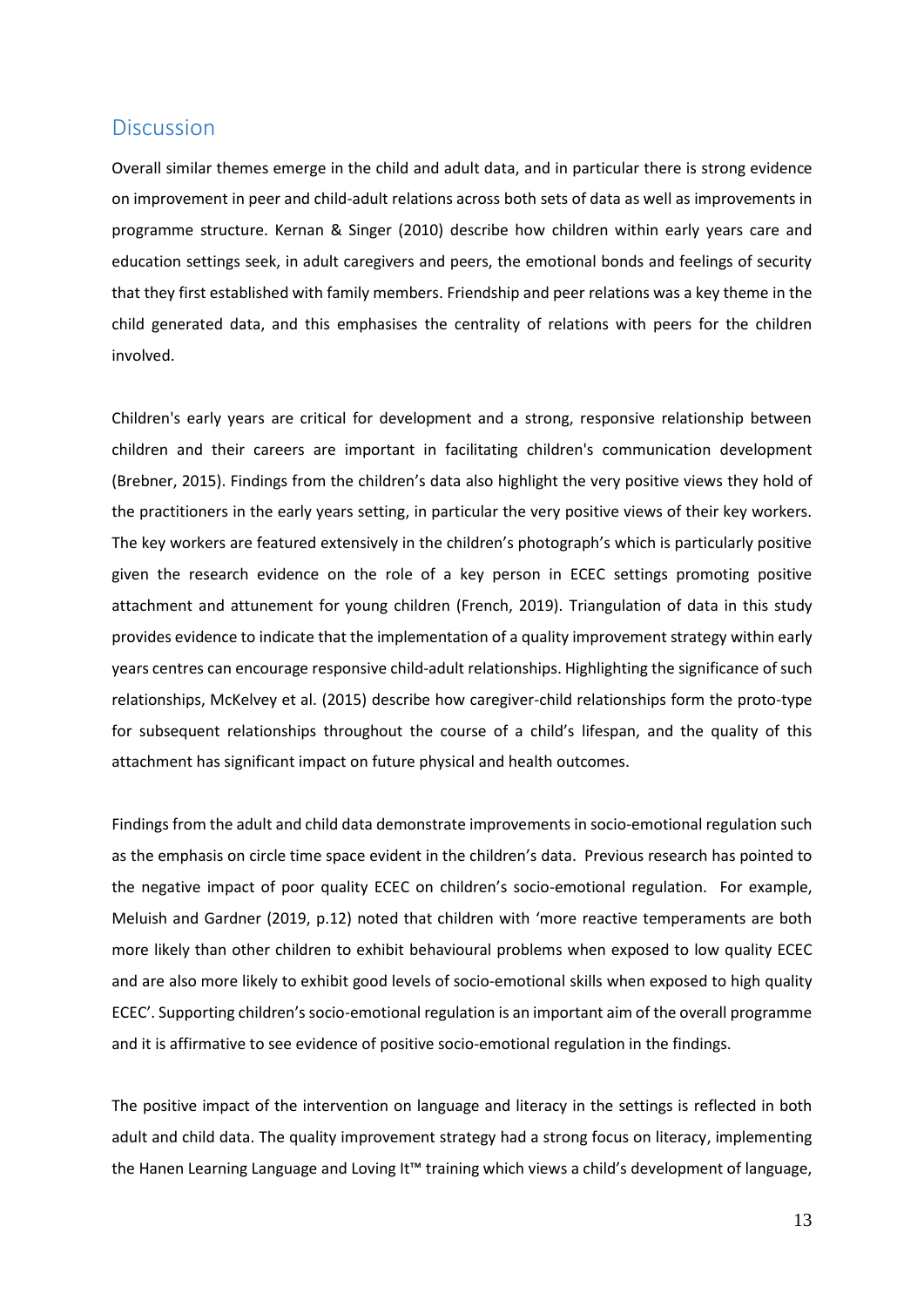social skills, and emergent literacy within the context of the early caregiver-child relationship and interactions. Previous research has demonstrated the impact of Hanen Learning Language and Loving It™ on educators' ability to support children's peer interactions and increase opportunities for children's successful language-based social interactions (Girolametto, Weitzman and Greenberg, 2006) and results from this current study reflect similar findings.

The improvements in quality which are evidenced by the improved post-intervention ECERS-3 scores are demonstrative of the positive impacts of supporting practitioner training and development in ECEC settings. This reflects findings from other research such as that of Melhuish and Gardiner (2019, p.13) who contend that improving both practitioners qualifications and in-service professional development are central to any attempts to improve quality in ECEC provision. The role of the ECEC Specialist Mentor was identified by the adult's participants as being particularly important for the successful implementation of the quality improvement strategy and the importance of supporting capacity building has been identified as essential for supporting successful interventions (Hutchings and Gardner, 2012).

Interrogating the adult findings in light of the children's data also helps the programme focus on areas where there may be a disconnect between adult and child perceptions of how they experience the ECEC setting. The findings draw attention to potential discontinuities between indoor and outdoor settings and the need to address these (Fabian, 2005). For example, the focus on outdoor space in the environmental enhancement aspect of the early years quality improvement strategy of the programme is not reflected in the children's data. The children's data draws attention to the children's experiences of transitions in the settings and the need to further support children to feel a sense of ownership and belonging in all areas of the settings.

# **Conclusions**

The quality improvement strategy implemented in this study was complex for a number of reasons including both the diverse types of ECEC setting in the programme and the complex child development and family support needs identified within the wider community (Buckley and Curtin, 2018). However, despite these complexities the results from the study demonstrate some very positive outcomes in relation to quality improvements after programme implementation. A key challenge for the programme will be ensuring that gains in quality improvements in the ECEC settings are not lost due to issues ongoing sectoral issues with staff retention in the ECEC sector (Thorpe et al., 2020) and new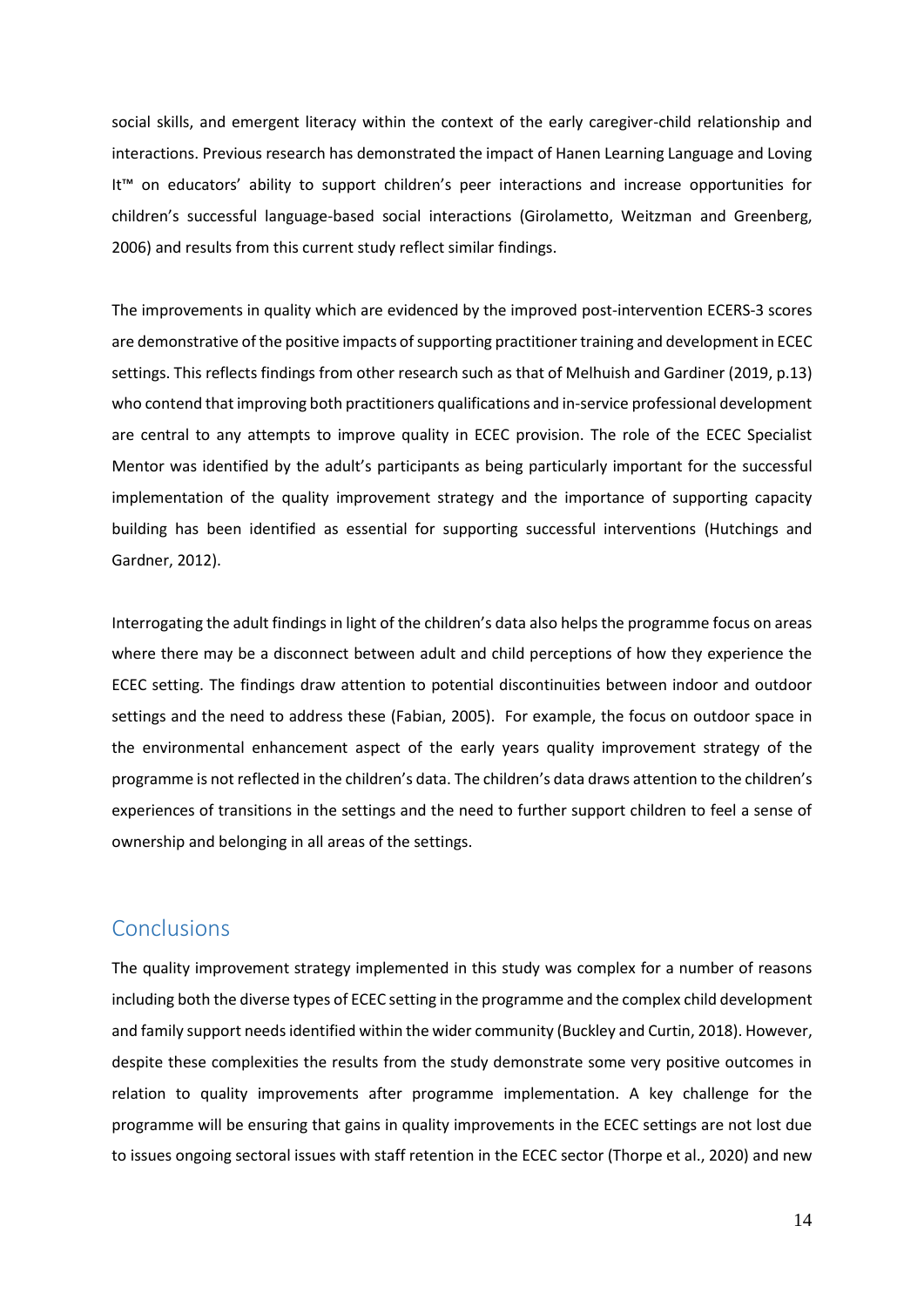and unprecedented challenges emerging due to the Covid -19 pandemic. For example, the positive findings related to friendship and peer interactions might be impacted by the extended closures of the settings, as emerging international research is showing that lack of direct interaction with friends and other family members due to the pandemic is likely to have a significant impact on children (Darmody, Smyth and Russell, 2020, p14).

The inclusion of child-centred participatory research in the ongoing evaluation work of an intervention programme was an opportunity to allow children's voices to contribute to the evaluation and to challenge adult-centric data which emerging from predetermined measures. It is also important tool in supporting a children's rights approach in ECEC. It will also allow for opportunities for children's voices to shape how practice in the programme can move forward and ensures that children remain centre to the programme.

# References

Alaca, B., Rocca, C. and Maggi, S. (2017). Understanding communities through the eyes and voices of children. *Early Child Development and Care,* 187(7), 1095–1113.

Brebner, C. (2015). Using Relationships as a Tool: Early Childhood Educators. Perspectives of the Child-Caregiver Relationship in a Childcare Setting. *Early Child Development and Care*. 185(5), 709- 726.

Buckley, L, Martin, S., Curtin, M. (2020). A multidisciplinary community level approach to improving quality in early years' settings. *Journal Of Early Childhood Research*. 18 (4), 433-447.

Buckley, L., Curtin, M. (2018). *Learning Together: YK Process Evaluation: 2015 to 2017*. Young Knocknaheeny, Cork.

CDC (2013). *Developing an effective evaluation report: Setting the course for effective programme evaluation*. Centre for Disease Control and Prevention: Atlanta, Georgia.

Camilli, G., Vargas, S., Ryan S., Barrett, W.S. (2010). Meta-Analysis of the Effects of Early Education Interventions on Cognitive and Social Development. *Teachers College Record. 112*, 579–620.

Clark, A. and Moss, P. (2011). *Listening to Young Children: The Mosaic Approach (2nd ed.*). London: National Children's Bureau.

Darmody, M., Smyth., E. and Russell, H. (2020). *Implications of the Covid-19 Pandemic for Policy in Relation to Children and Young People: A Research Review*. ESRI Survey and Statistical Report Series Number 94. ESRI: Dublin.

DCYA. (2012). *National Guidance for Developing Ethical Research Projects Involving Children, Department of Children and Youth Affairs*, Government Publications: Dublin. <http://hdl.handle.net/10147/311115>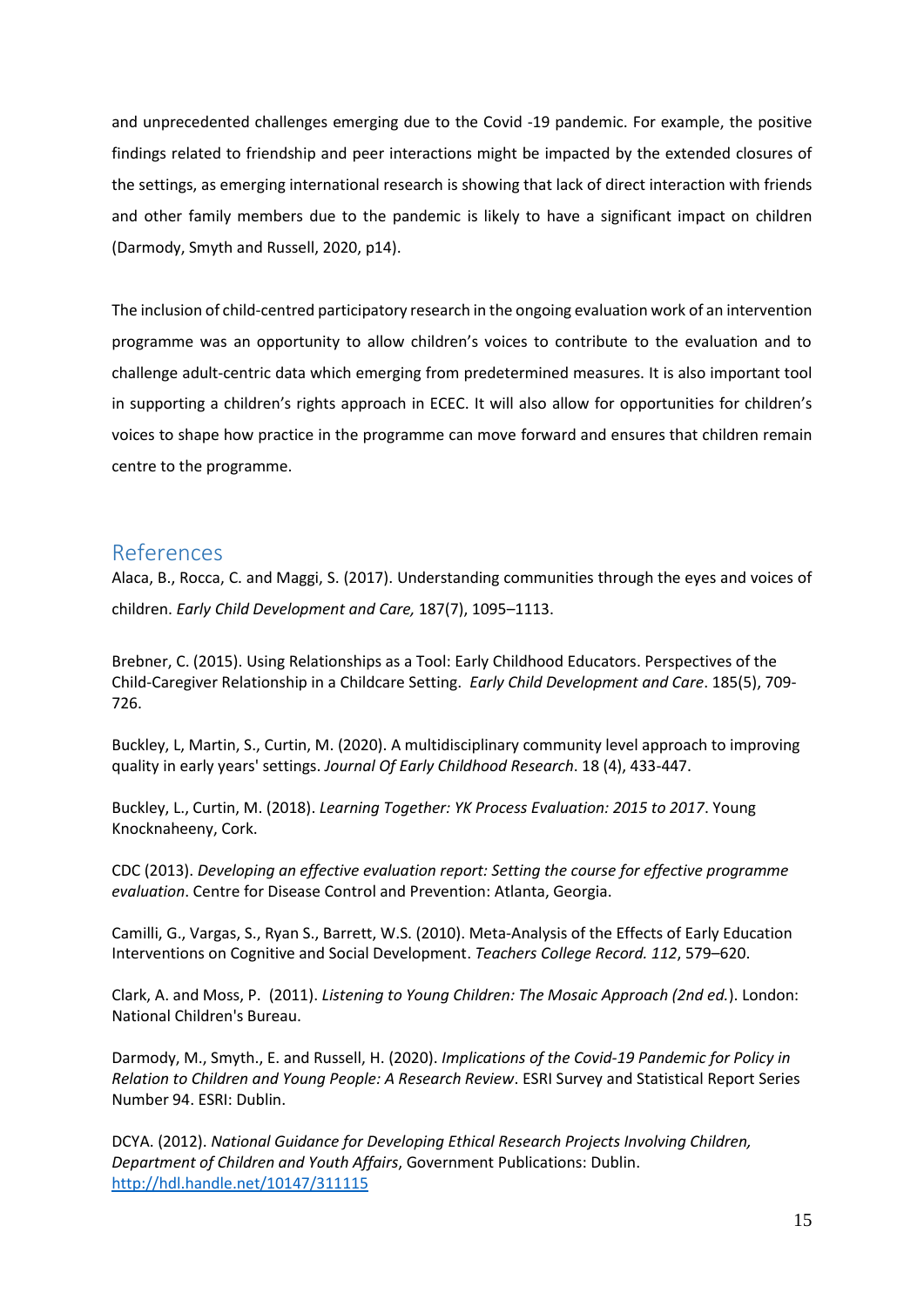Dockett, S., Kearney, E. and Perry, B. (2012). Recognising Young Children's Understandings and Experiences of Community. *International Journal of Early Childhood* 44 (3), 287–305.

Einarsdottir, J. (2014). Children's Perspectives on the Role of Preschool Teachers. *European Early Childhood Education Research Journal.* 22 (5), 679.

*Fabian, H. (2005).* Outdoor learning environments: Easing the transition from the foundation stage to Key Stage One. *Education 3-13 International Journal of Primary, Elementary and Early Years Education.* 33 (2), 4-8.

French, G. (2019). *Key Elements of Good Practice to Support the Learning and Development of Children from Birth to Three.* NCCA: Dublin.

Gilliam W.S., Zigler E.F. (2000). A Critical Meta-Analysis of All Evaluations of State-Funded Preschool from 1977 to 1998: Implications for Policy, Service Delivery and Program Evaluation. *Early Childhood Research Quarterly*, *15*(4), 441–473.

Girolametto, L., Weitzman, E., & Greenberg, J. (2006). Facilitating language skills: In-service education for early childhood educators and preschool teachers. *Infants and Young Children,* 19, 36- 48.

HighScope Educational Research Foundation. (2019). *HighScope Preschool Curriculum.* Accessed 10 July 2021 at:

<https://highscope.org/our-practice/curriculum/>

Hutchings, J., Gardner, F. (2012). Support from the Start: effective programmes for three to eight year‐olds. *Journal of Children's Services.* 7 (1), 29-40.

Kernan, M and Singer, E. (2010). *Peer Relationships in Early Childhood Education and Care*. London: Routledge.

Martin, S. and Buckley, L. (2018) Including children's voices in a multiple stakeholder study on a community-wide approach to improving quality in early years settings. *Early Childhood Development and Care* :190 (9), 1411-1424.

Mayne, F., Howitt, C. and Rennie, L. (2016). Meaningful informed consent with young children: looking forward through an interactive narrative approach. *Early Child Development and Care*. 186 (5) 673-687.

McKelvey, L., Schiffman, R.F., Brophy-Herb, H.E. (2015). Examining long term effects of an infant mental health home-based early head start program on family strengths and resilience. *Infant Mental Health Journa*l, 36 (4), 353-365.

Melhuish, E. and Gardiner, J. (2019). Structural Factors and Policy Change as Related to the Quality of Early Childhood Education and Care for 3–4 Year Olds in the UK. *Frontiers in Education.* 4 (35), 1- 15.